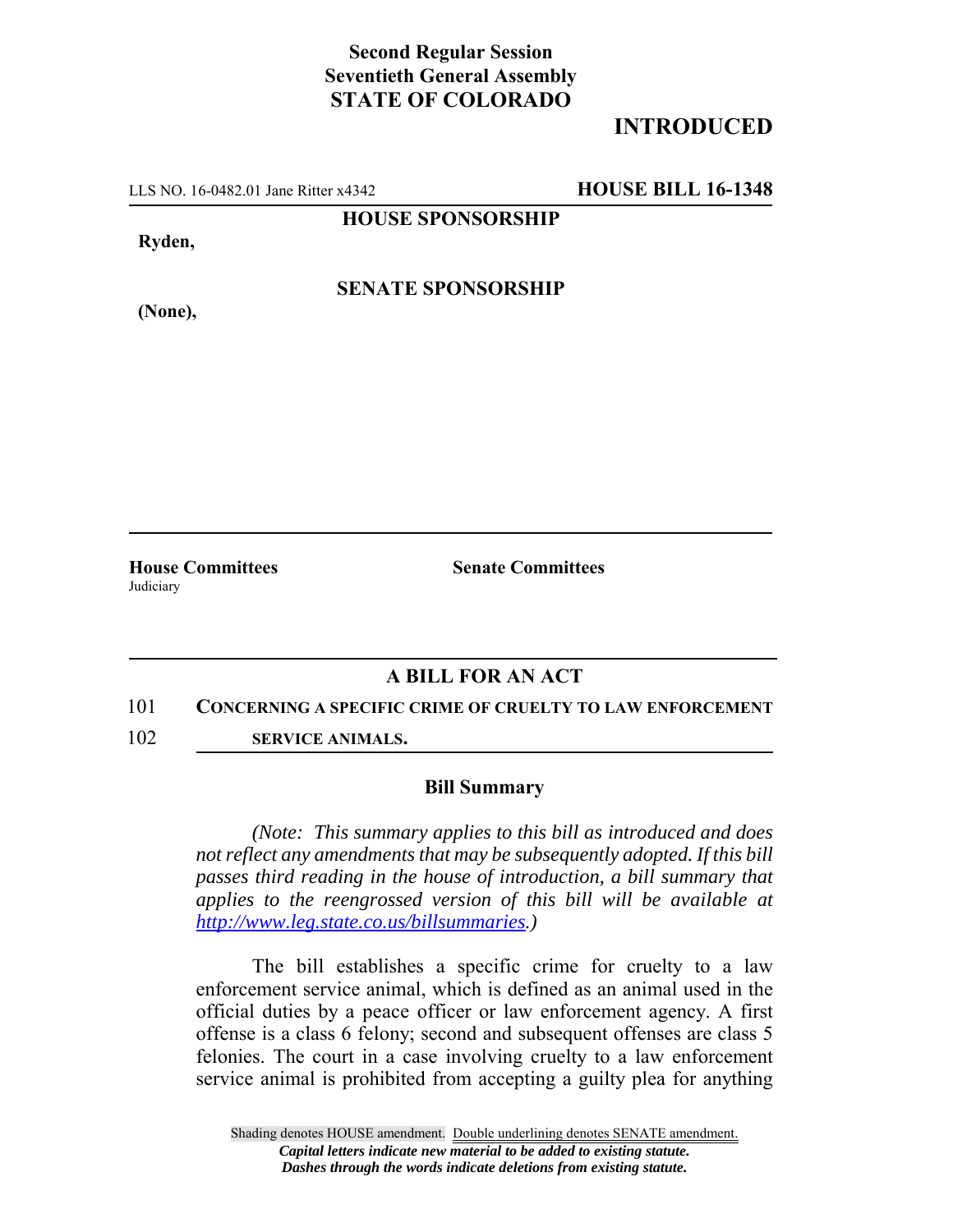lower than a felony. A person convicted of cruelty to a law enforcement service animal is required to make financial restitution to the individual or agency for costs associated with the injuries resulting from the crime of cruelty.

| $\mathbf{1}$   | Be it enacted by the General Assembly of the State of Colorado:                             |
|----------------|---------------------------------------------------------------------------------------------|
| $\overline{2}$ | <b>SECTION 1.</b> In Colorado Revised Statutes, 18-9-201, <b>amend</b> the                  |
| 3              | introductory portion and $(2)$ ; and <b>add</b> $(2.8)$ and $(4.7)$ as follows:             |
| $\overline{4}$ | 18-9-201. Definitions. As used in this section and sections                                 |
| 5              | 18-9-201.5, 18-9-202, 18-9-202.5, and 18-9-204.5 PART 2, unless the                         |
| 6              | context otherwise requires:                                                                 |
| 7              | (2) "Animal" means any living dumb creature, including a LAW                                |
| 8              | ENFORCEMENT SERVICE ANIMAL AND A service animal as THOSE TERMS                              |
| 9              | ARE defined, RESPECTIVELY, in SUBSECTIONS (2.8) AND (4.7) OF THIS                           |
| 10             | section. $18-1.3-602$ (3.5).                                                                |
| 11             | (2.8) "LAW ENFORCEMENT SERVICE ANIMAL" MEANS ANY ANIMAL,                                    |
| 12             | THE SERVICES OF WHICH ARE USED TO AID THE PERFORMANCE OF OFFICIAL                           |
| 13             | DUTIES BY A PEACE OFFICER OR LAW ENFORCEMENT AGENCY.                                        |
| 14             | (4.7) "SERVICE ANIMAL" MEANS ANY ANIMAL, THE SERVICES OF                                    |
| 15             | WHICH ARE USED TO AID THE PERFORMANCE OF OFFICIAL DUTIES BY A FIRE                          |
| 16             | DEPARTMENT, FIRE PROTECTION DISTRICT, OR GOVERNMENTAL SEARCH                                |
| 17             | AND RESCUE AGENCY. UNLESS OTHERWISE SPECIFIED, "SERVICE ANIMAL"                             |
| 18             | DOES NOT INCLUDE A "LAW ENFORCEMENT SERVICE ANIMAL" AS DEFINED                              |
| 19             | IN SUBSECTION (2.8) OF THIS SECTION.                                                        |
| 20             | SECTION 2. In Colorado Revised Statutes, 18-9-202, amend                                    |
| 21             | $(1.5)$ (c), $(1.8)$ , $(2)$ (a), $(2)$ (a.5) (V), $(2)$ (b) (I), and $(2)$ (c) as follows: |
| 22             | 18-9-202. Cruelty to animals - aggravated cruelty to animals                                |
| 23             | - service animals. $(1.5)(c)$ A person commits cruelty to a service animal                  |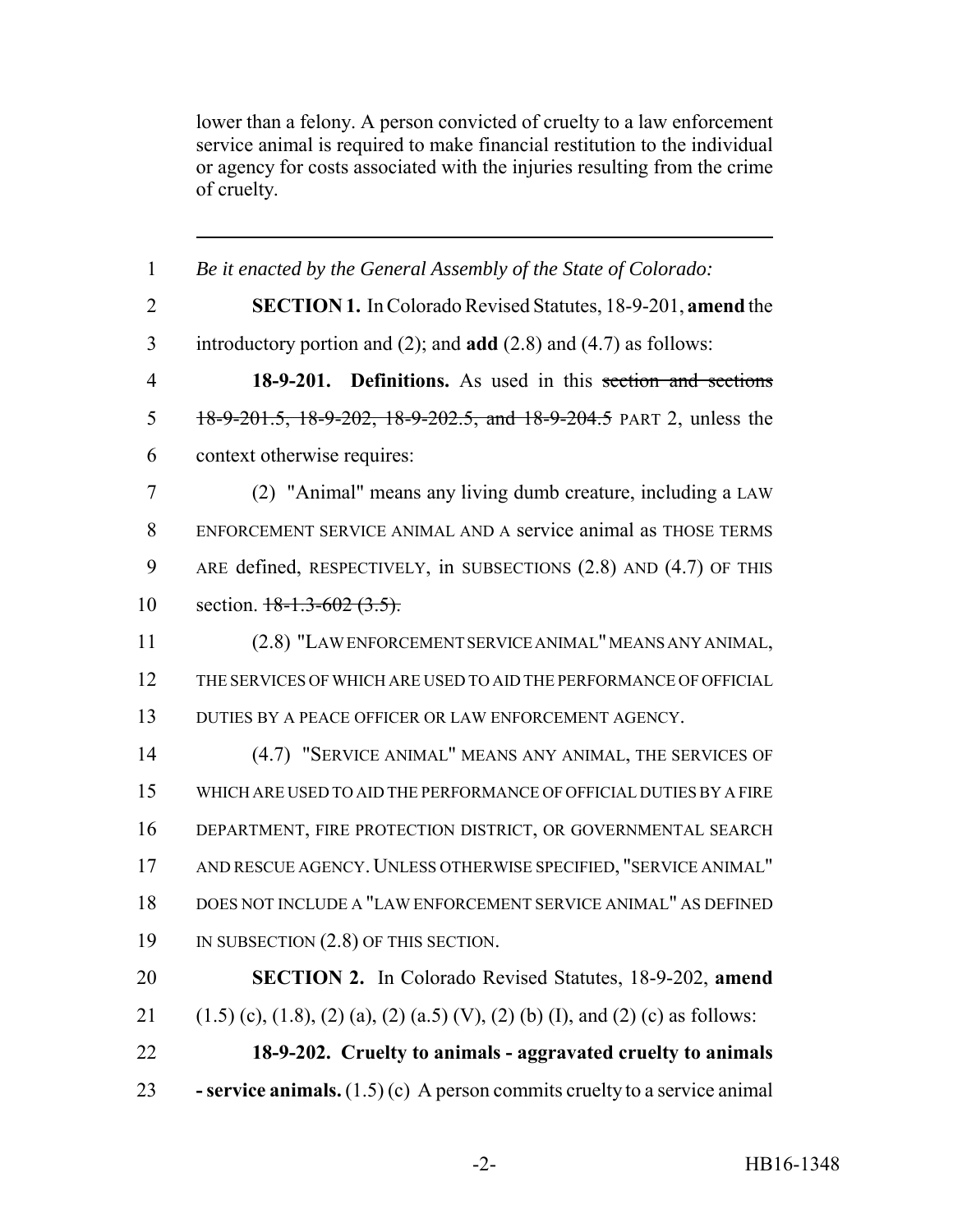if he or she violates the provisions of subsection (1) of this section with 2 respect to a service animal, as defined in section  $18-1.3-602$   $(3.5)$  18-9-201 (4.7), whether the service animal is on duty or not on duty. THE PROVISIONS OF THIS PARAGRAPH (c) DO NOT APPLY TO LAW ENFORCEMENT SERVICE ANIMALS THAT ARE COVERED PURSUANT TO SECTION 18-9-202.1.

 (1.8) A peace officer having authority to act under this section may take possession of and impound an animal that the peace officer has 8 probable cause to believe is a victim of a violation of subsection  $(1)$  or  $(1.5)$  of this section OR SECTION 18-9-202.1 or is a victim of a violation of section 18-9-204 and as a result of the violation is endangered if it remains with the owner or custodian. If, in the opinion of a licensed veterinarian, an animal impounded pursuant to this subsection (1.8) is experiencing extreme pain or suffering, or is severely injured past recovery, severely disabled past recovery, or severely diseased past recovery, the animal may be euthanized without a court order.

 (2) (a) Except as otherwise provided in paragraph (b) of this 17 subsection (2) OR IN SECTION 18-9-202.1, cruelty to animals OR CRUELTY TO A SERVICE ANIMAL PURSUANT TO PARAGRAPH (c) OF SUBSECTION (1.5) OF THIS SECTION is a class 1 misdemeanor.

 (a.5) (V) In addition to any other sentence imposed upon a person for a violation of any criminal law under this title, any person convicted of a second or subsequent conviction for any crime, the underlying factual basis of which has been found by the court to include an act of cruelty to 24 animals shall be, OR CRUELTY TO A SERVICE ANIMAL PURSUANT TO 25 PARAGRAPH (c) OF SUBSECTION (1.5) OF THIS SECTION IS required to pay 26 a mandatory minimum fine of one thousand dollars and shall be IS required to complete an anger management treatment program or any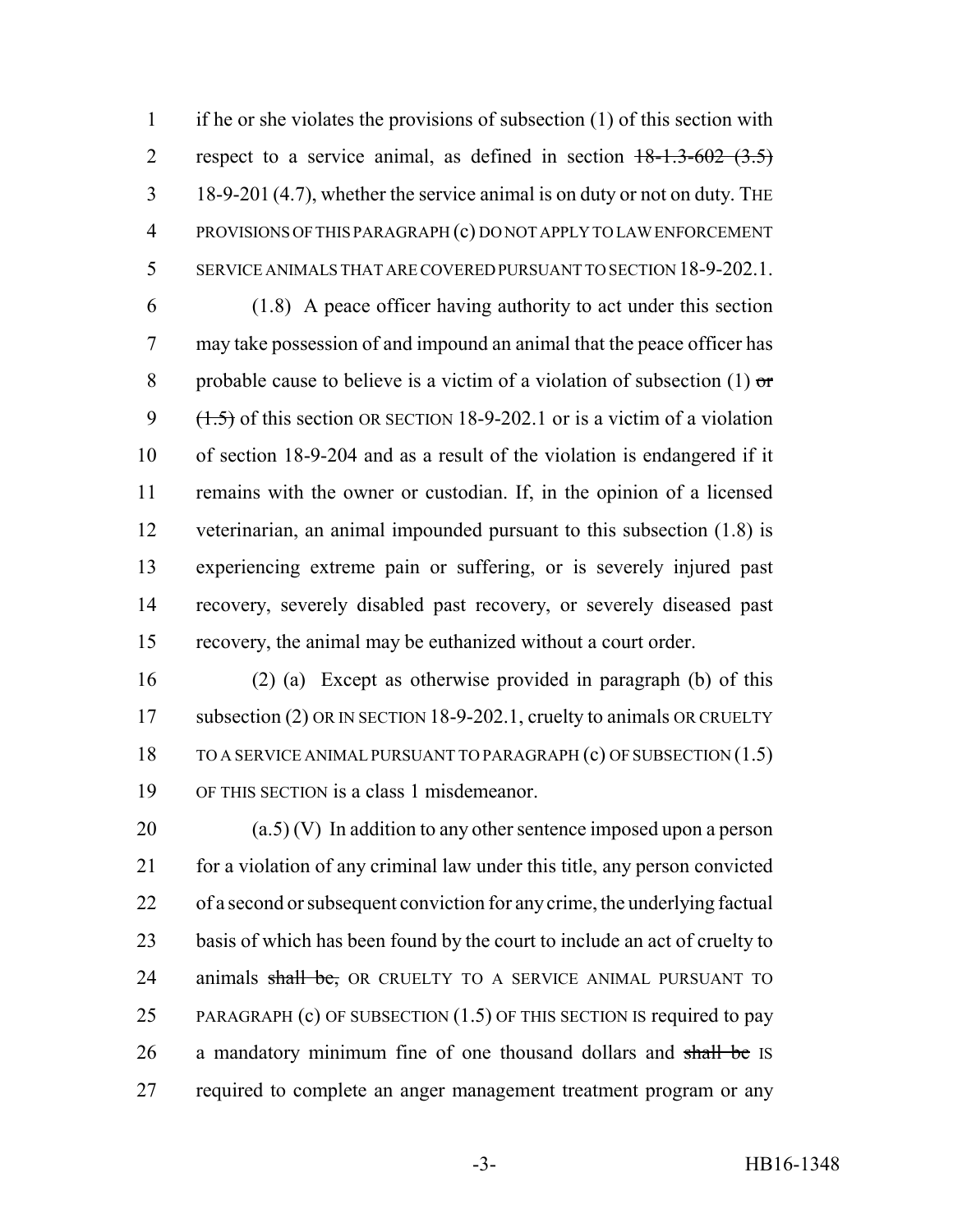other appropriate treatment program.

 (b) (I) EXCEPT AS PROVIDED FOR IN SECTION 18-9-202.1, a second or subsequent conviction under the provisions of paragraph (a) of subsection (1) of this section is a class 6 felony. A plea of nolo 5 contendere accepted by the court shall be considered IS a conviction for the purposes of this section.

 (c) EXCEPT AS PROVIDED FOR IN SECTION 18-9-202.1, aggravated cruelty to animals is a class 6 felony; except that a second or subsequent conviction for the offense of aggravated cruelty to animals is a class 5 felony. A plea of nolo contendere accepted by the court shall be 11 considered IS a conviction for purposes of this section.

 **SECTION 3.** In Colorado Revised Statutes, **add** 18-9-202.1 as follows:

 **18-9-202.1. Cruelty to a law enforcement service animal - restitution.** (1) A PERSON COMMITS CRUELTY TO A LAW ENFORCEMENT SERVICE ANIMAL IF HE OR SHE VIOLATES THE PROVISIONS OF SECTION 18-9-202 (1) WITH RESPECT TO A LAW ENFORCEMENT SERVICE ANIMAL, AS DEFINED IN SECTION 18-9-201 (2.8), WHETHER THE LAW ENFORCEMENT 19 SERVICE ANIMAL IS ON DUTY OR NOT ON DUTY.

 (2) (a) NOTWITHSTANDING THE PROVISIONS OF SECTION 18-9-202 (2) TO THE CONTRARY, AND EXCEPT AS OTHERWISE PROVIDED IN PARAGRAPH (b) OF THIS SUBSECTION (2), CRUELTY TO A LAW ENFORCEMENT SERVICE ANIMAL IS A CLASS 6 FELONY. A COURT SHALL 24 NOT ACCEPT A PLEA OF GUILTY TO AN OFFENSE THAT CARRIES A PENALTY OTHER THAN A FELONY CRUELTY TO AN ANIMAL OFFENSE, AS DEFINED IN SECTION 18-9-202, FROM A PERSON CHARGED WITH CRUELTY TO A LAW ENFORCEMENT SERVICE ANIMAL, AS THAT OFFENSE IS DEFINED IN THIS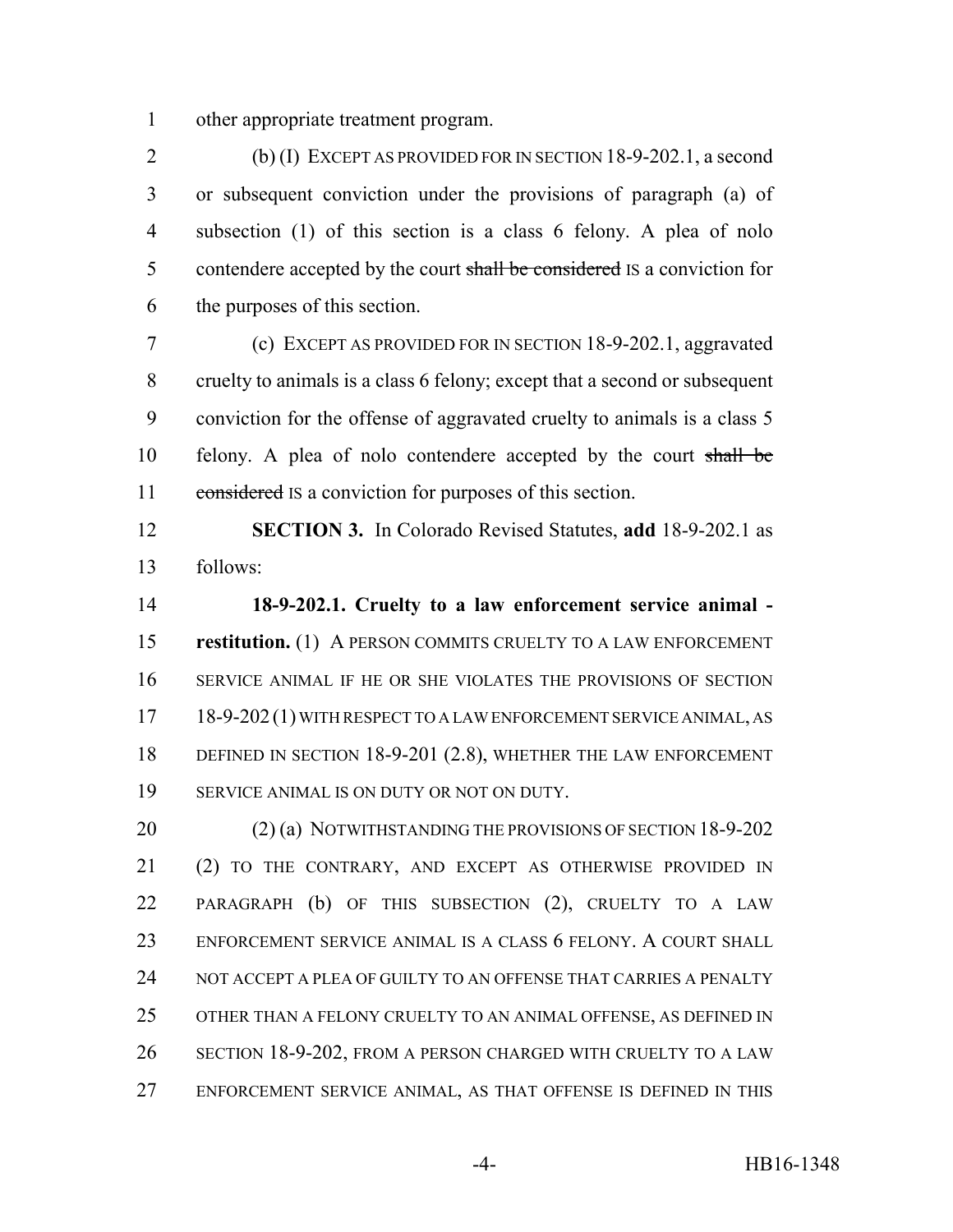SECTION.

 (b) NOTWITHSTANDING THE PROVISIONS OF SECTION 18-9-202(2), A SECOND OR SUBSEQUENT CONVICTION UNDER THE PROVISIONS OF SUBSECTION (1) OF THIS SECTION IS A CLASS 5 FELONY. A PLEA OF NOLO CONTENDERE ACCEPTED BY THE COURT IS A CONVICTION FOR THE PURPOSES OF THIS SECTION. A COURT SHALL NOT ACCEPT A PLEA OF GUILTY TO AN OFFENSE THAT CARRIES A PENALTY OTHER THAN A FELONY CRUELTY TO AN ANIMAL OFFENSE, AS DEFINED IN SECTION 18-9-202, FROM A PERSON CHARGED WITH CRUELTY TO A LAW ENFORCEMENT SERVICE ANIMAL, AS THAT OFFENSE IS DEFINED IN THIS SECTION.

 (3) IF A PERSON IS CONVICTED OF CRUELTY TO A LAW ENFORCEMENT SERVICE ANIMAL PURSUANT TO THIS SECTION, THE COURT SHALL ORDER HIM OR HER TO MAKE RESTITUTION TO THE AGENCY OR INDIVIDUAL OWNING THE ANIMAL FOR ANY VETERINARY BILLS AND REPLACEMENT COSTS OF THE ANIMAL IF IT IS DISABLED OR KILLED AS A RESULT OF THE CRUELTY TO AN ANIMAL INCIDENT.

 **SECTION 4.** In Colorado Revised Statutes, 18-9-209, **amend** (1) as follows:

 **18-9-209. Immunity for reporting cruelty to animals - false report - penalty.** (1) Except as otherwise provided in subsection (2) of this section, a person who, in good faith, reports a suspected incident of 22 animal cruelty TO ANIMALS OR SERVICE ANIMALS, as described in section 18-9-202, OR CRUELTY TO A LAW ENFORCEMENT SERVICE ANIMAL, AS DESCRIBED IN SECTION 18-9-202.1, to a local law enforcement agency or 25 to the state bureau of animal protection shall be IS immune from civil liability for reporting the incident.

**SECTION 5.** In Colorado Revised Statutes, 35-80-112.5, **amend**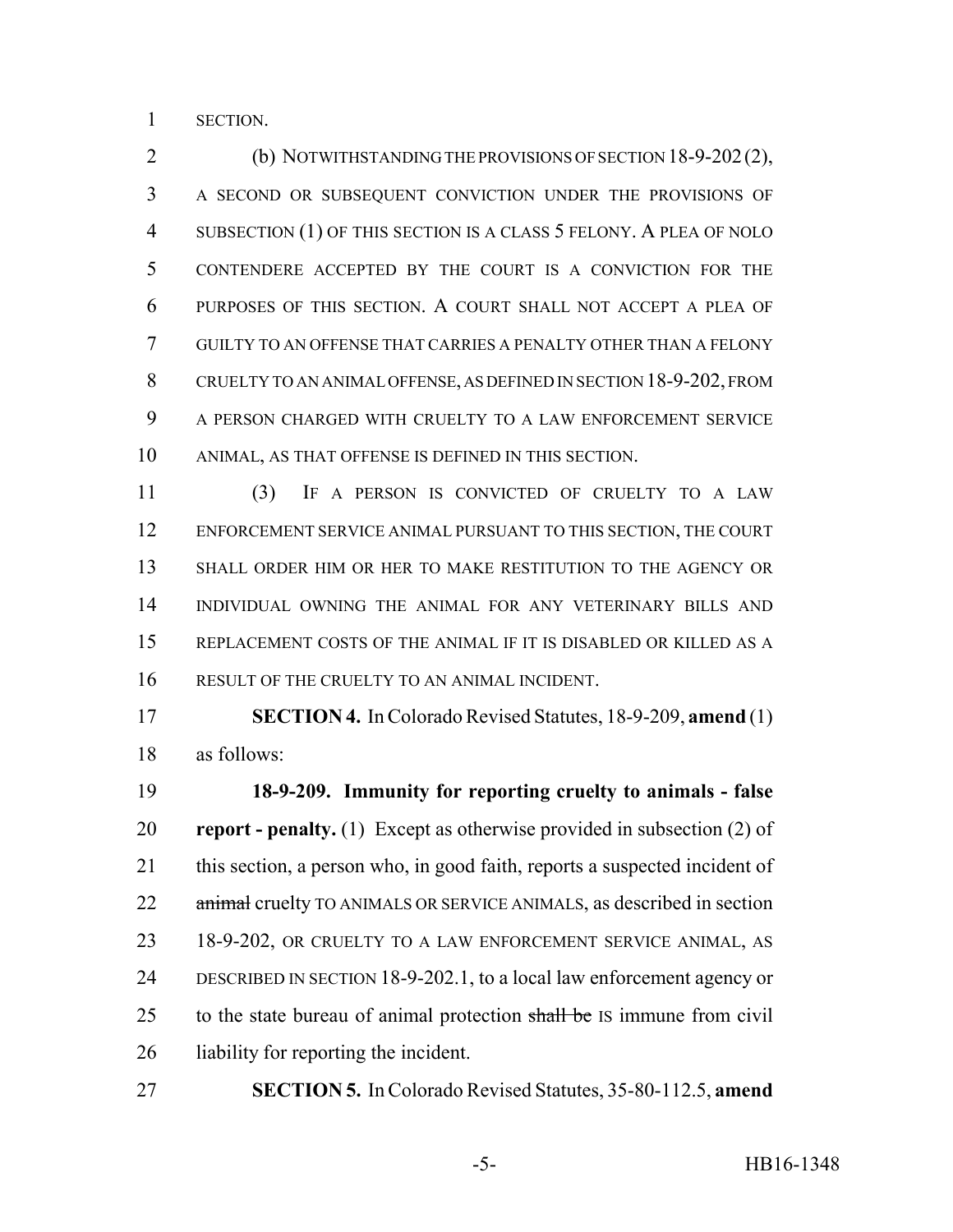1 (1), (2) (b), and (2) (c) as follows:

 **35-80-112.5. Denial of license - animal cruelty or animal fighting conviction.** (1) The commissioner, pursuant to article 4 of title 24, C.R.S., may deny, refuse to renew, or revoke any license authorized under this article if the applicant or licensee, or any principal, officer, director, manager, or other person who has or would have substantial control or authority over the licensee or over its daily operations, has been convicted of cruelty to animals pursuant to section 18-9-202 (1) (a) or (1.5) (a), C.R.S., SECTION 18-9-202.1, C.R.S., or any similar statute of any other state.

 (2) Notwithstanding subsection (1) of this section, the commissioner, pursuant to article 4 of title 24, C.R.S., shall deny, refuse to renew, or revoke any license authorized under this article if the applicant or licensee, or any principal, officer, director, manager, or other person who has or would have substantial control or authority over the licensee or over its daily operations, has been convicted, at any time, of: (b) Aggravated cruelty to animals pursuant to section 18-9-202 (1.5) (b), C.R.S., SECTION 18-9-202.1,C.R.S., or any similar statute of any other state; or

 (c) A second or subsequent conviction of cruelty to animals pursuant to section 18-9-202 (1) (a) or (1.5) (a), C.R.S., SECTION 22 18-9-202.1, C.R.S., or any similar statute of any other state.

 **SECTION 6. Potential appropriation.** Pursuant to section 2-2-703, C.R.S., any bill that results in a net increase in periods of imprisonment in state correctional facilities must include an appropriation of money that is sufficient to cover any increased capital construction and operational costs for the first five fiscal years in which there is a fiscal